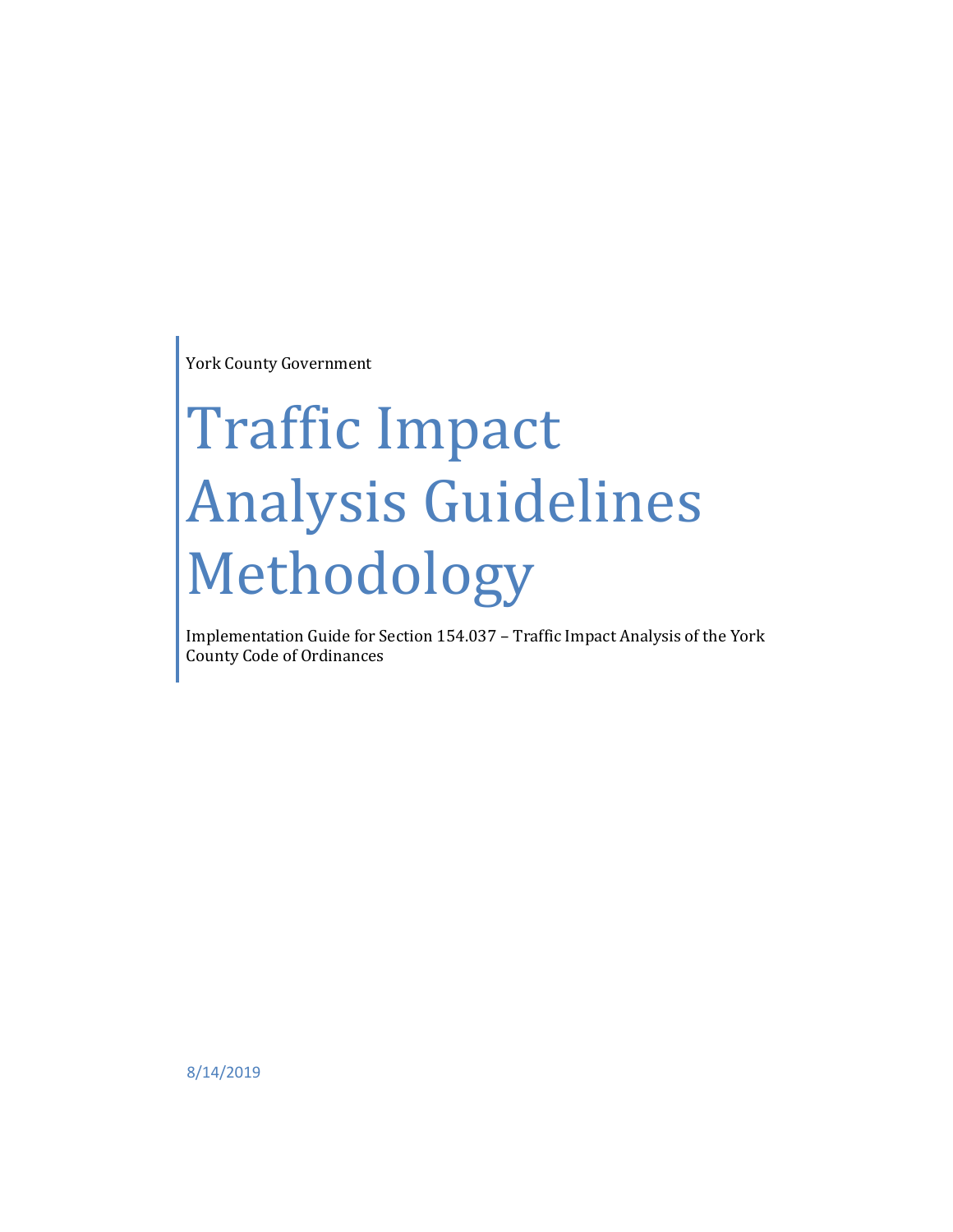# **TABLE OF CONTENTS**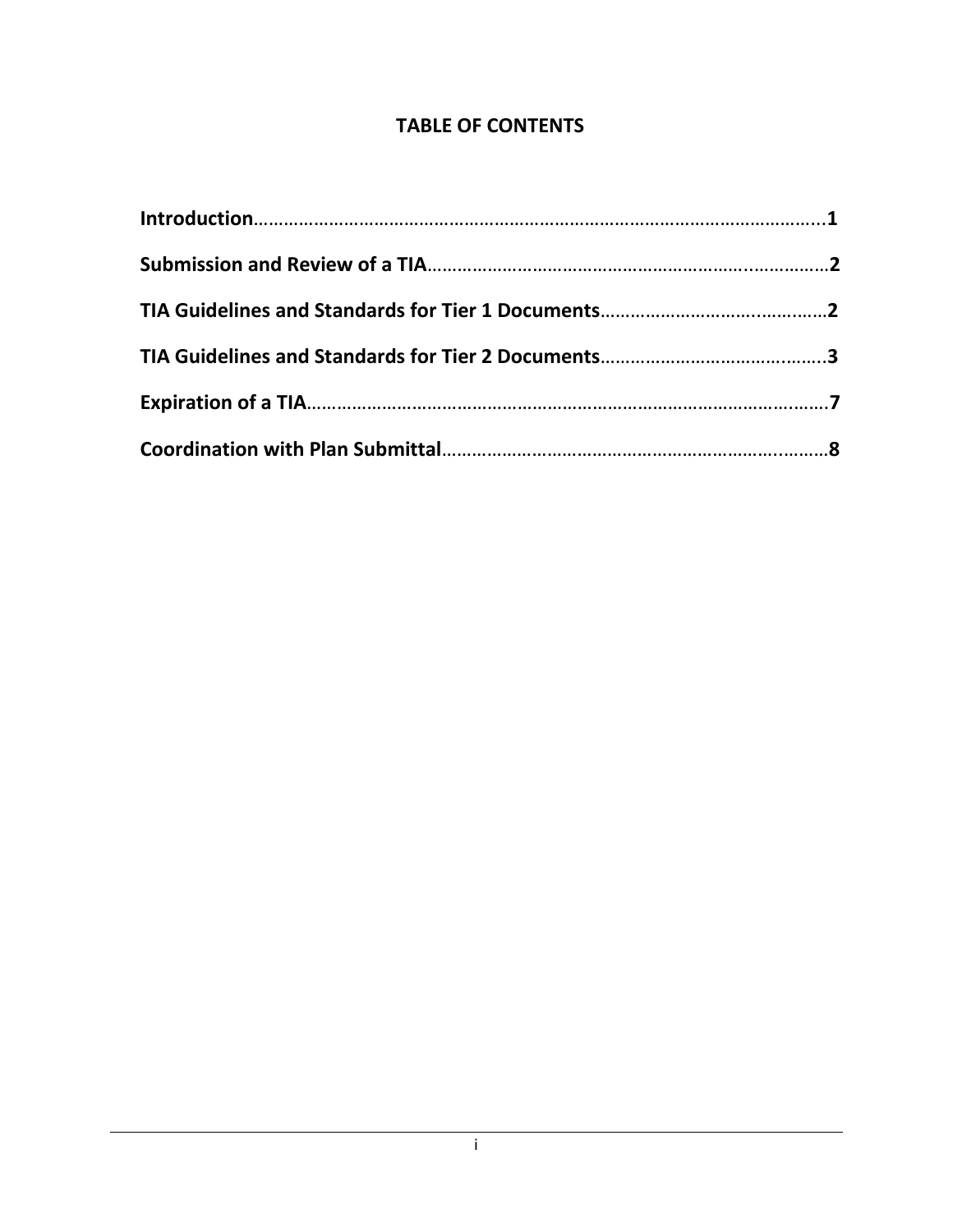#### **I. Introduction**

The purpose of this document is to guide the implementation of Section 154.037 - Traffic Impact Analysis of the York County Code of Ordinances and establish uniform guidelines for preparing a traffic impact analysis.

As York County has experienced an increase in residential, commercial, and institutional development over the last five years, there has been and continues to be a significant increase in traffic and impact to York County's overall transportation network. A Traffic Impact Analysis (TIA) is one tool York County utilizes to ensure development impacts are properly mitigated and York County grows in a manageable and sustainable manner. York County will use the Traffic Impact Analysis to make informed decisions regarding rezoning, preliminary plat, site plan, and some special exception applications. The Traffic Impact Analysis will ensure York County is able to:

- Identify in advance any potential adverse impacts to the existing transportation network and ensure adequate mitigation is provided for by proposed development;
- Assist public and private sector entities in the early identification of issues related to traffic operations, including but not limited to driveway/access locations, traffic signals, and other elements of transportation facilities; and
- Support long-term planning solutions that foster responsible growth of transportation infrastructure consistent with the local government's Comprehensive Plan and vision for the community.

A development application (rezoning, site plan, preliminary plat, and some special exceptions) will not be deemed complete until a final approved TIA, if required, is received and approved by York County. In addition, applicants should note that interagency and intergovernmental coordination is necessary for projects that impact transportation facilities maintained by state or municipal governments.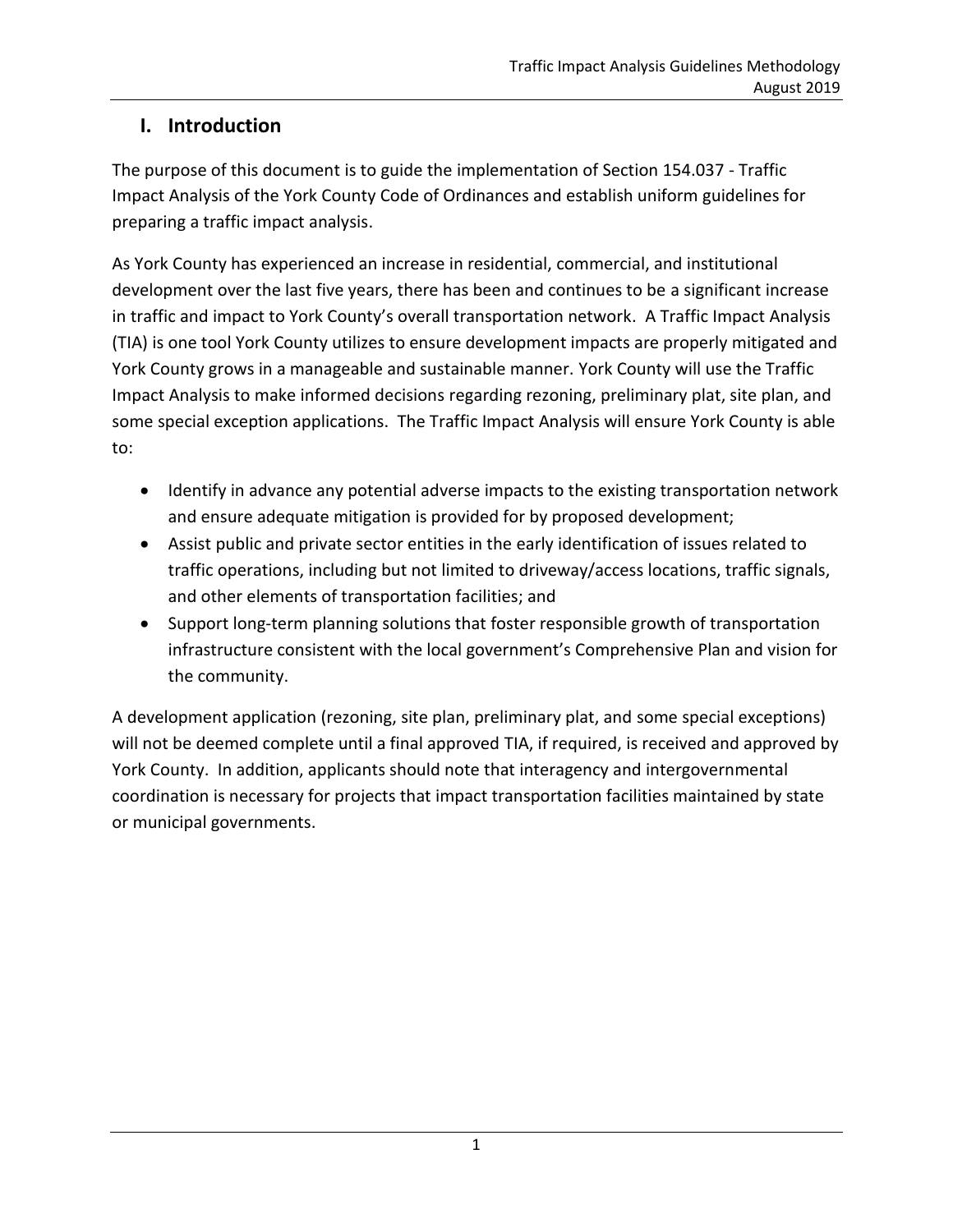#### **II. Submission and Review of a TIA**

When a proposed development meets the applicability requirements of Section 154.037 Traffic Impact Analysis of the York County Code of Ordinances for a Tier 1 or Tier 2 Document, the developer shall contract with a qualified, South Carolina-licensed traffic engineer to develop the document. The traffic engineer shall contact York County Planning and Development Services to determine the scope of the TIA. As part of the scoping process, the traffic engineer shall coordinate with York County Planning and Development Services staff and Engineering Department staff to establish the study area. If a proposed project, requiring a Tier 2 study, impacts a road maintained by the South Carolina Department of Transportation (SCDOT), York County staff shall include SCDOT staff in the scoping process. If the TIA scope for a proposed project includes roads or property within municipal limits, the municipality shall be provided with TIA drafts for courtesy reviews. The scope must be presented in writing to all reviewing parties and receive written approval from all reviewers to confirm that the content of the scope is complete, prior to drafting the TIA document. Email is an acceptable form for review and approval of a proposed scope of work.

All Traffic Impact Analysis submittals must be provided to York County's Development Coordination Center to be entered into the plan review system. Draft submittals must be submitted digitally (Applicants shall utilize the County's digital submittal program throughout the entire review and approval process.) for review. Submission of two hard copies of draft documents is optional. York County staff (Planning and Engineering) will review the TIA within 30 days of submission. Comments or notification of approval will be forwarded to the applicant. Revised draft TIAs may be needed depending on the level of comments provided by reviewers. .

If the TIA is approved, the applicant shall submit final sealed copies to York County. The final draft must include a South Carolina Certificate of Authorization stamp and South Carolina PE stamp with signature and date, and incorporate all recommendations for mitigation agreed upon by reviewing parties. Submit a digital copy and two hard copies of the final draft. If a proposed project, requiring a Tier 2 study, impacts a road maintained by the SCDOT, York County staff shall not approve the TIA until confirmation of approval of the project's general concept is received from SCDOT staff.

#### **III. TIA Guidelines and Standards for Tier 1 Documents**

The purpose of a Tier 1 Document is to provide vital information regarding potential impacts associated with developments in a memorandum format. A Tier 1 traffic impact analysis shall be used for proposed development that is anticipated to generate either a small increase in existing peak hour (AM or PM) trips and/or ADT or generate a small number of new peak hour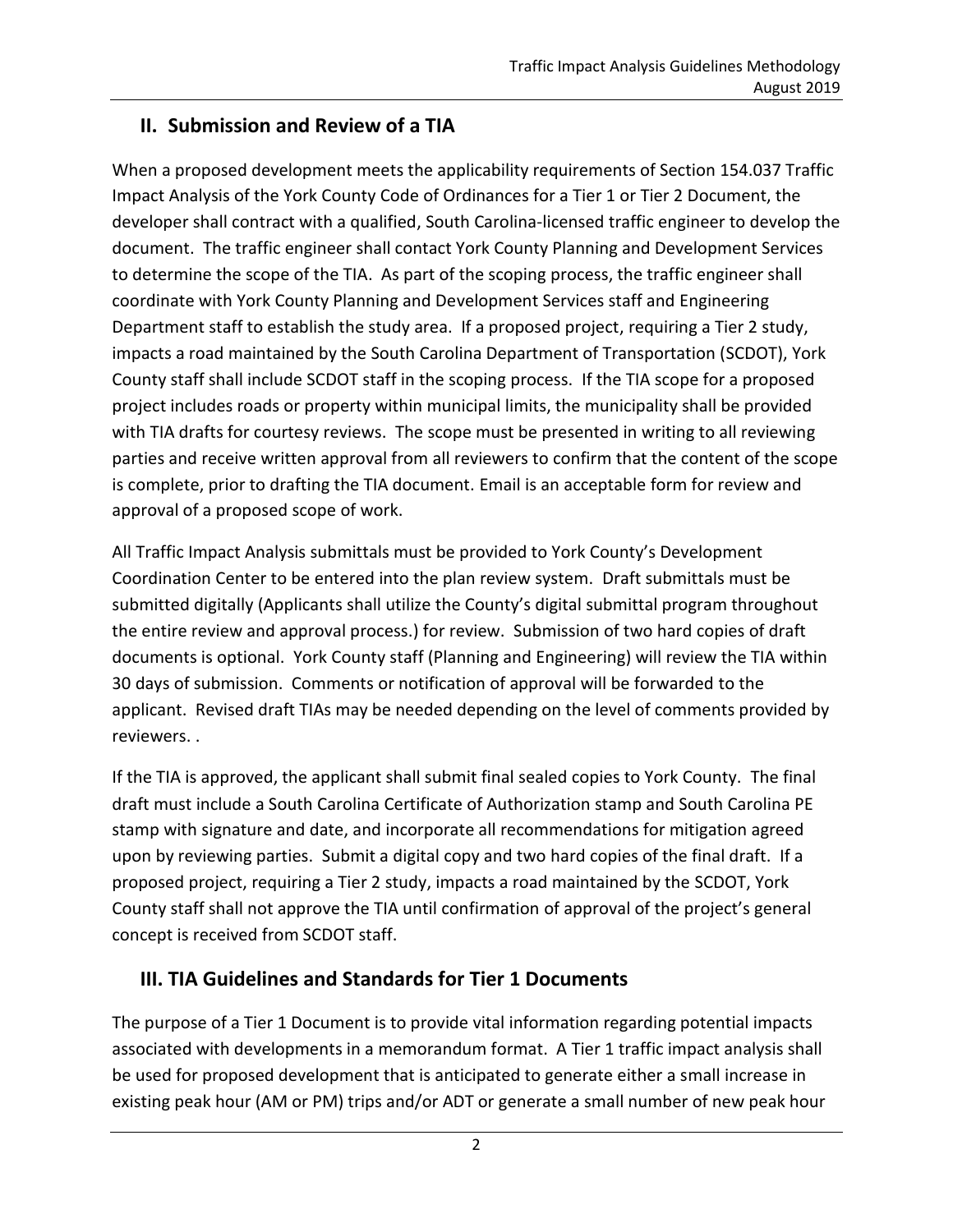(AM or PM) trips and/or Average Daily Trips (ADT), which would have a minimal impact on existing Levels of Service (LOS). Generally, a Tier 1 traffic impact analysis is appropriate for projects that will generate less than 400 ADTs or less than 100 peak hour trips per day. A Tier 1 traffic impact analysis shall include, at a minimum:

- Study Area Description
	- $\circ$  The study area must include all site access points and the road(s) being accessed.
	- o Provide a vicinity map or general description of the site location.
- Land Use
	- o Include a description of the existing and proposed land use. List the number and type of residential units, square footage of gross and leasable floor area, number of employees, etc.
- Trip Distribution and Traffic Assignment
	- o Provide a trip generation table of the proposed development for daily, AM peak, and PM peak periods. Use equations or rates available from the latest edition of the Institute of Transportation Engineers (ITE) Trip Generation Manual unless an alternative methodology is approved by York County staff.
	- $\circ$  Provide the expected trip distribution and assignment percentages based on existing and/or future traffic patterns.
	- $\circ$  Include a turning movement diagram for AM and PM peak hour volumes for each access location. The number and spacing of access points shall comply with applicable county, state, and American Association of State Highway and Transportation Officials (AASHTO) standards.
	- $\circ$  Document existing traffic volumes on all roads being accessed using current SCDOT Annual Average Daily Trip (AADT) counts, where available. Daily traffic counts must be recorded on roads that are maintained by York County or are maintained privately.
- Conclusion
	- $\circ$  Describe the impact of the proposed development on the surrounding area and roadway system. Note the percentage of increase over existing traffic volumes that is projected to occur due to traffic generation by the proposed development.
	- o No non-residential development shall increase the traffic on an existing residential subdivision street with at least 300 ADT by more than 25%.

If the Planning and Development Services Department determines the information does not support a determination of a minimal impact, the applicant shall be required to expand upon the TIA and perform a Tier 2 Traffic Impact Analysis.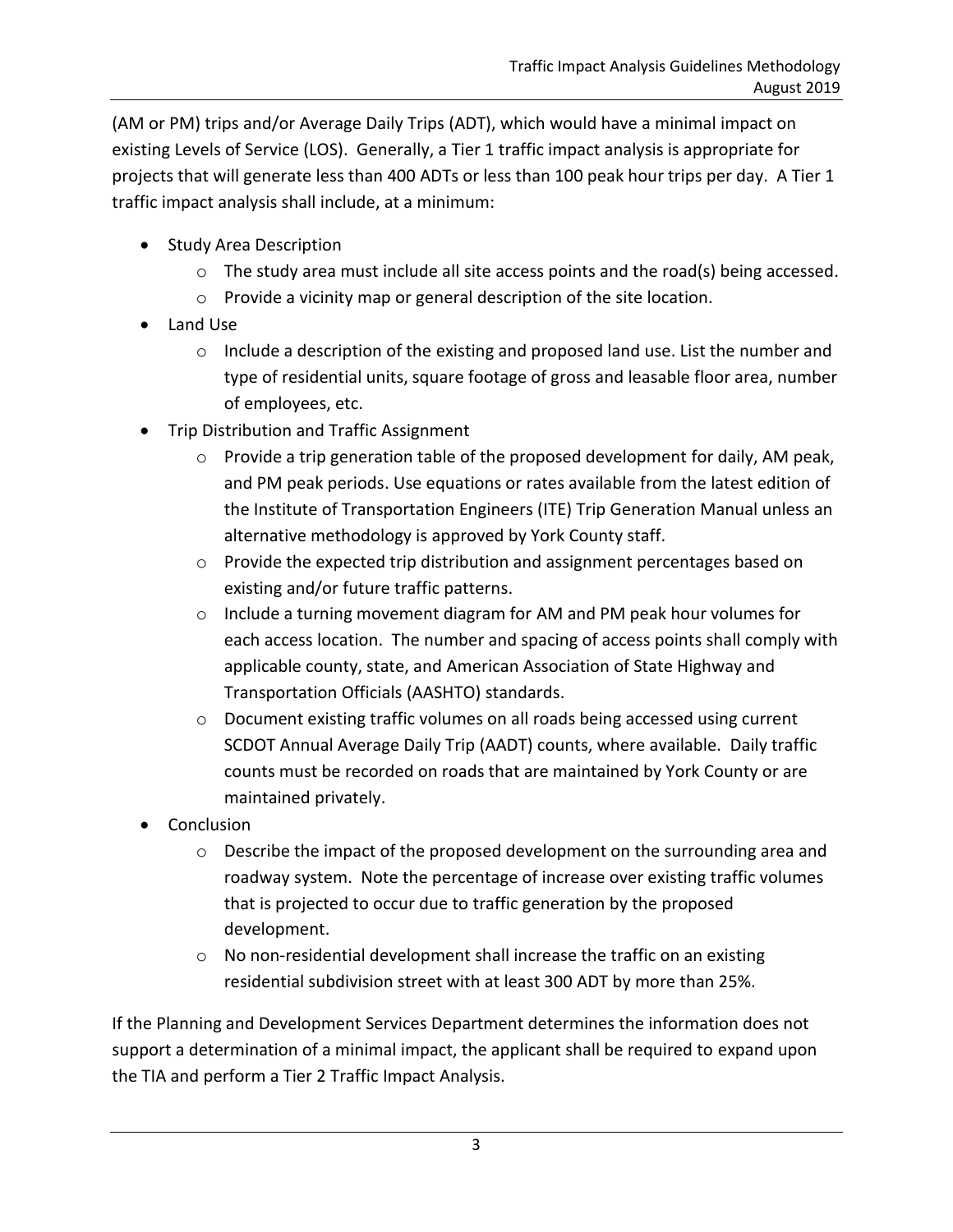## **IV. TIA Guidelines and Standards for Tier 2 Documents**

The purpose of a Tier 2 Document is to identify system and immediate area impacts associated with a proposed development accessing the road system. A Tier 2 traffic impact analysis shall be used for proposed development that is anticipated to generate a large number of peak hour (AM or PM) trips and/or ADT, which would have a significant impact on existing LOS. A Tier 2 traffic impact analysis will be required for all projects that will generate more than 400 ADTs; 100 or more peak hour trips per day; is in the vicinity of an intersection that is known to be operating at or below the minimum acceptable level of service; is of a nature or is in a location that causes a concern for traffic safety; or the proposed development proposes 30 or more individual residential lots. Tier 2 Documents shall follow the outline below and be presented in a report format. Please note any and all assumptions where made within the submitted document.

- I. Executive Summary
- II. Introduction
- III. Analysis of Existing Conditions
- IV. Proposed Development
- V. Analysis of Future Conditions
- VI. Conclusions and Recommendations
- VII. Appendices

When preparing a Tier 2 Document, address the following items. If an item is not applicable, identify as such:

- Study Area Description
	- $\circ$  The study area must include the roadway being accessed by the development and significant roadway intersections up to and including the nearest traffic signal(s), as determined by the reviewing agencies.
	- o Provide a vicinity map of the study area identifying all streets by name and route number with a north arrow, and provide a general description of the site location.
- Proposed Land Use
	- o List the number and type of residential units, square footage of gross and/or leasable floor area, number of employees, etc.
	- o Identify proposed site access points.
- **•** Analysis Period
	- o The weekday AM Peak (6:30-8:30) and the PM Peak (4:30-6:30) periods will be used for all studies unless otherwise specified during the scoping process.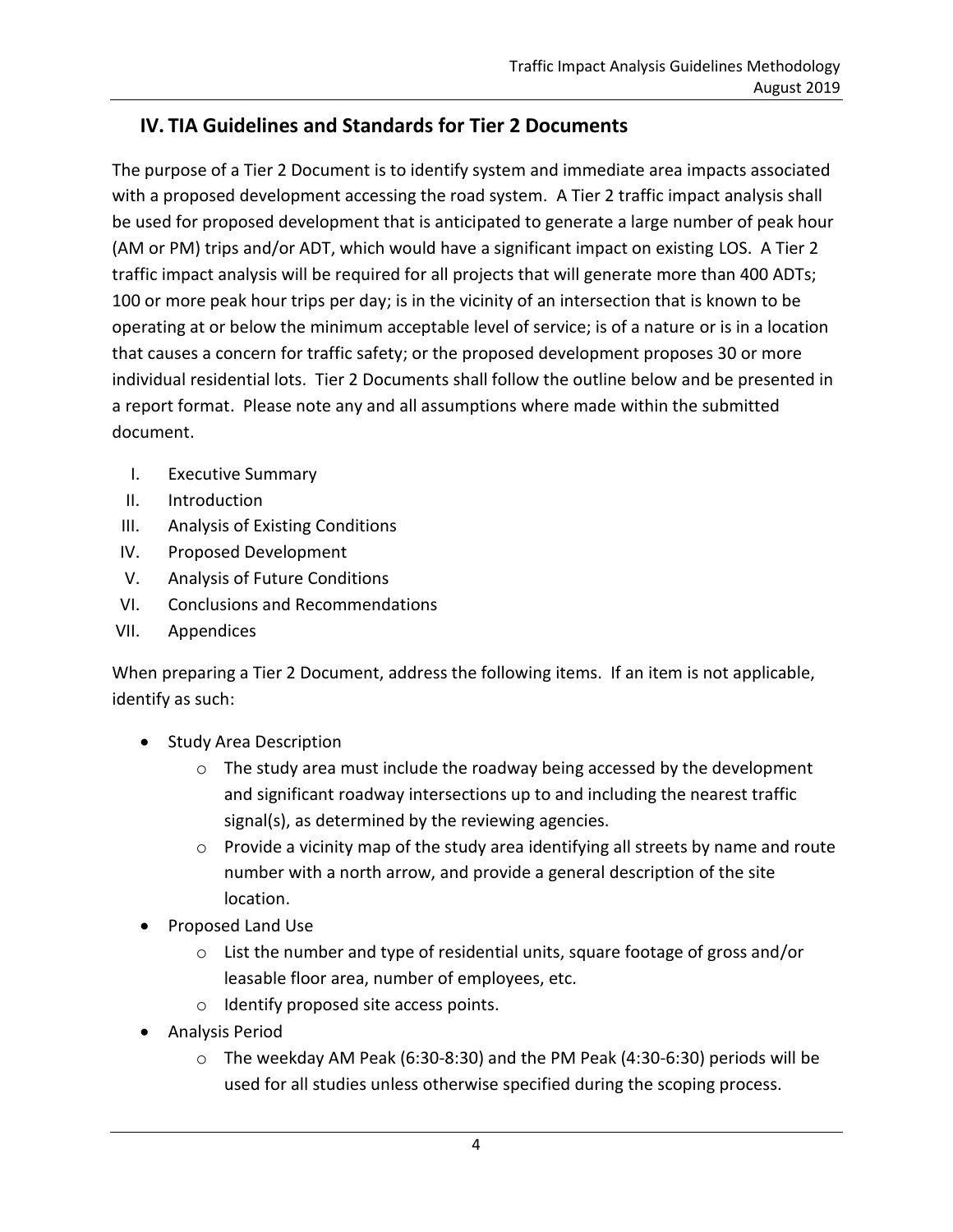- o Provide weekday SCDOT AADT.
- $\circ$  Traffic count times for school developments will be based on the proposed school hours. Weekend generation rates may be required depending on the nature of the proposed land use.
- Data Collection
	- o Include peak-hour turning movement volumes for the current year, future background, future build, and future build mitigated. Future dates shall be the year of estimated project completion plus one year.
		- Include the traffic growth rate and discuss the assumptions used. Background growth for the study area will be determined by establishing an average percentage of change (increase/decrease) over the past ten years using SCDOT AADT records for the primary road included within the study area. Provide a table listing road name, identification number, station number, years and AADT used to determine growth factor.
		- **Discuss traffic characteristics (vehicle mix, percentage of truck traffic, and** any special vehicle requirements).
	- $\circ$  Describe existing traffic conditions including roadway, bicycle, pedestrian, and transit facilities (lane configuration, existing storage lengths, speed limits, traffic accident data, etc.)
	- o Details shall be provided on curb space use on public streets along the edge of the development site when it is intended that such areas be used for parking, parking space access, delivery and loading zones, passenger zones, taxi cab stands, bus stops, fire zones/and other official/emergency zones. This review shall include a description of existing conditions prior to development and proposed changes resulting from the development, including a description of any loss or gain in curb space use by the activities intended.
	- o Identify existing traffic control devices including traffic signals and regulatory signs.
	- $\circ$  Obtain and use current traffic signal timings and phasing in operation from the SCDOT or other managing agency.
	- $\circ$  Record current year traffic counts while school is in regular session on Tuesday, Wednesday, or Thursday unless approved otherwise. Counts cannot be older than 12 months from the date that the project scope is determined unless otherwise approved.
	- $\circ$  Include approved but not yet constructed developments within the study area and associated improvements. York County staff will provide a list of developments based on applicable TIA reports submitted and/or approved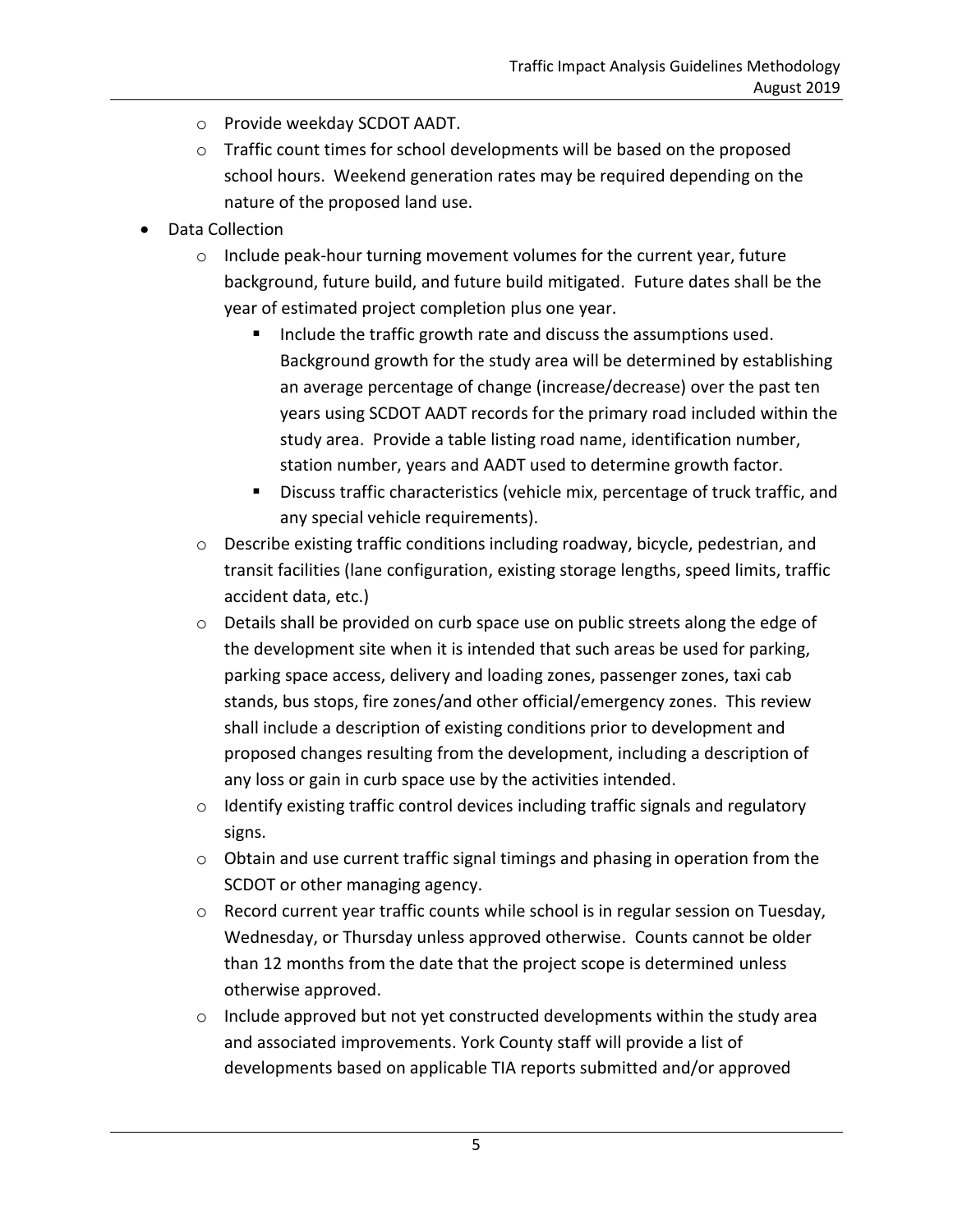projects within the study area that may result in significant cumulative impacts to the transportation network.

- o Include planned public transportation improvements in the study area.
- Trip Generation
	- o Use equations or rates available in the latest edition of the ITE Trip Generation Manual unless an alternative methodology is approved by York County staff.
	- o Provide a table of categories and quantities of land uses with the corresponding trip generation rates or equations and the resulting number of trips.
	- $\circ$  Land use tables for phased projects shall include uses and trip generation separately for each phase of the development.
	- o Document reasons for using rates, equations, reductions for pass-by or internal capture trips, etc.
- Trip Distribution and Traffic Assignment
	- o Provide figures documenting separately the directional distribution and assignment of future traffic volumes.
	- o Provide figures documenting the assignment of pass-by trips.
	- o Discuss vehicle types and note any vehicles that require special routing due to weight, length, and/or width restrictions.
	- o On-site vehicle circulation and parking patterns shall be designed so as not to interfere with the flow of traffic on any public street and shall accommodate all anticipated types of traffic.
- Capacity Analysis
	- $\circ$  Identify intersection LOS (current year, future background, future build, future build mitigated) at each study area intersection.
		- LOS shall be based on the procedures in the latest edition of the Transportation Research Board's Highway Capacity Manual.
	- $\circ$  For existing traffic signals, identify the development's impact on operations in terms of overall LOS and determine necessary changes to lane lengths, widths, and configuration, traffic signal timing, phasing, etc.
	- $\circ$  For non-signalized intersections, identify the stop-controlled approach LOS.
	- o Analyze vehicle queuing and storage for all turn lanes and interstate ramps under stop or signal control within the study area.
- **•** Traffic Safety Analysis
	- o Verify that intersection sight distance requirements can be met at all proposed site access points. Provide measurements and photos to document the existing sight distance at proposed driveway locations.
- Mitigation and alternatives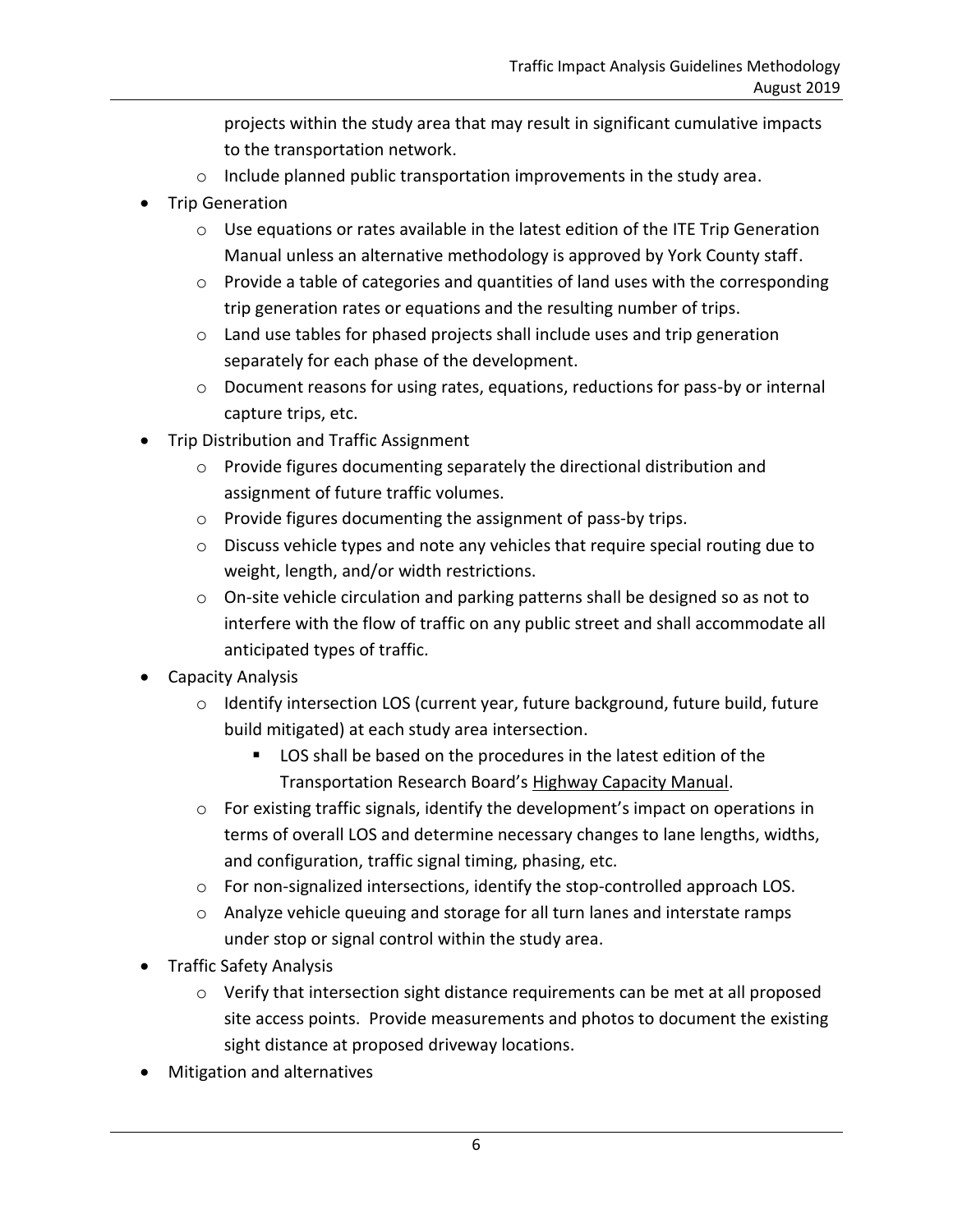- $\circ$  LOS will be measured for segments and intersections using ITE standards for LOS calculations. Identify the need for road improvements or alternative transportation measures to mitigate LOS deficiencies and improve traffic flow. If applicable, this shall include pedestrian and bicycle danger mitigation.
	- For intersections involving only minor streets, as defined in the County Code, an intersection LOS C or better shall be maintained.
	- On intersections involving one or more major streets, as defined in the County Code, an intersection LOS D or better shall be maintained.
- o Provide a figure of existing lane configurations and recommended lane configurations and pavement markings and list and/or discuss the recommended improvements including storage lengths.
- o Analyze and recommend improvements to achieve the targeted LOS.
- $\circ$  Provide conceptual design drawings with labels and dimensions to illustrate proposed site mitigations.
- $\circ$  Where the existing or no-build LOS is at or above the adopted LOS standard, the traffic impact analysis shall identify those improvements required to ensure that development-related traffic demands result in no reduction in LOS below the adopted LOS standard, and identify additional improvements needed to maintain or raise the LOS to the standards on the applicable street(s).
- o All recommended improvements to mitigate traffic generated by the proposed development will be the responsibility of the developer.
- o Where the no-build LOS for a segment or an intersection is below the adopted LOS standard and the proposed development increases the delay, the developer will be required to contribute a percentage of funding equal to the percentage of delay increase for the segment or intersection towards transportation improvements within reasonable distance of the study area.
	- The cost estimate for transportation improvements and the percentage amount to be contributed by the developer must be approved by Planning and Engineering Department staff, and also SCDOT staff if the improvement includes a road maintained by the SCDOT. York County Government reserves the right to obtain a third-party estimate for the cost of transportation improvements. The third-party estimate will prevail over the estimate received from the developer.
	- If the delay increase for a segment or intersection is 80% or higher, all recommended improvements to mitigate traffic generated by the proposed development will be the responsibility of the developer.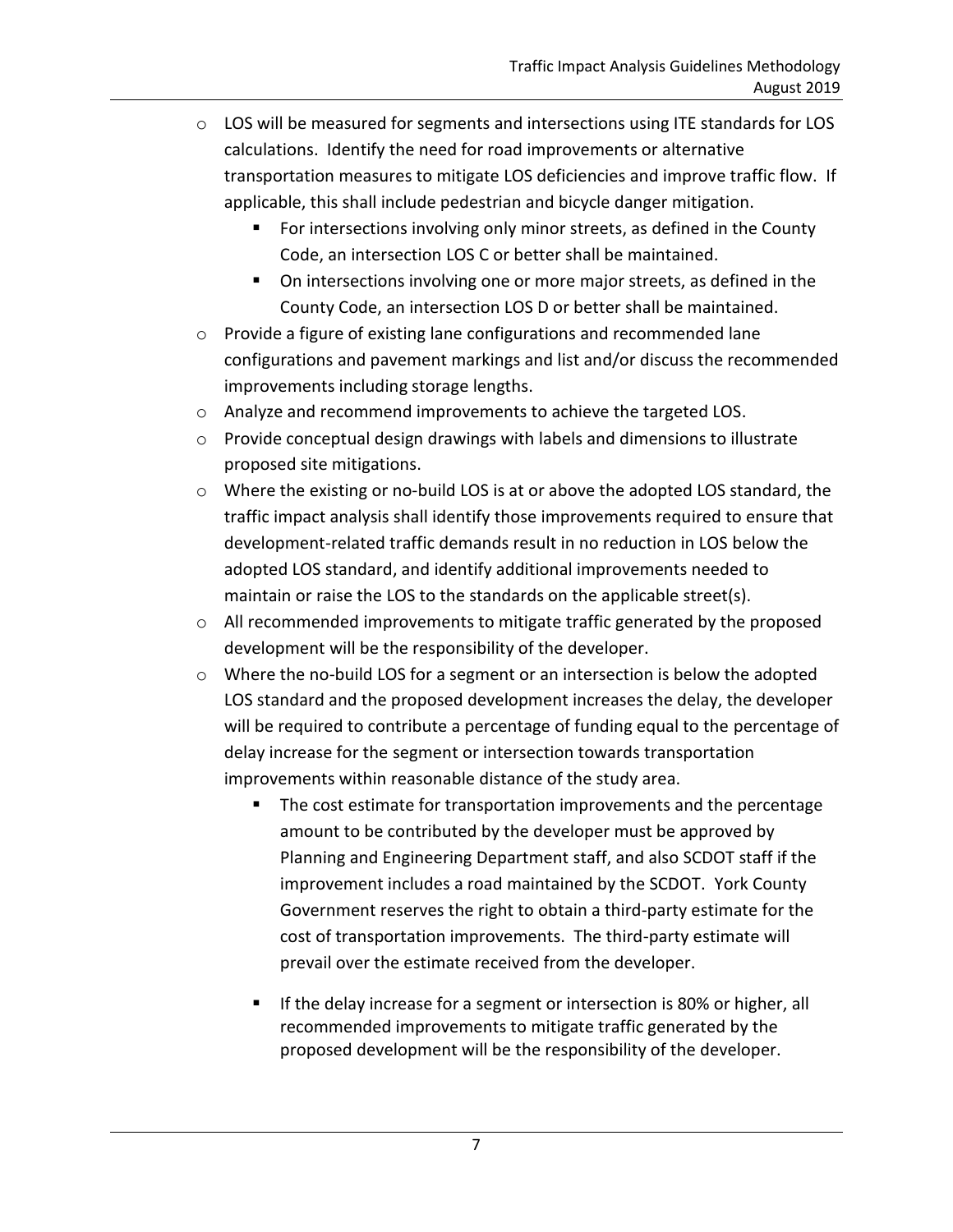- The following cost estimates should include, but is not limited to the following:
	- (Construction) Construction Staking and Grades, Utility Relocations, Traffic Control, Mobilization, Erosion Control, Pavement Markings/Signing, Design.
	- (Right of Way) Agent Negotiation Fee, Appraisal, Title Search, Land Acquisition.
- Conclusion and Recommendation
	- o Describe the impact of the proposed development on the study area.
	- o Discuss any significant findings regarding safety, change in LOS, etc.
	- $\circ$  List all recommended improvements to the existing roadway system that are necessary to mitigate the effects of changes due to the proposed development or are due to the effects of background growth.
	- o Describe the benefits or mitigated effects of making the recommended improvements.
- Appendix of supporting information and data
	- o Field survey notes
	- o Turning movement counts
	- o Synchro reports
	- o Internal capture calculations
	- o Pass-by calculations
	- o Approved development data/calculations
	- o Volume development worksheets
	- o Photographs and measurements documenting sight distance

# **V. Expiration of a TIA**

If a proposed development does not commence in a timely fashion, fully built out within the proposed time frame or the market dictates a change in land use from what was approved within a TIA document, changes or updates to a previously approved TIA may be required. To address these changes and other deviations from approved TIA scopes, these guidelines are provided to determine when a revised TIA is required. An approved TIA will be considered valid unless:

- The build year date is exceeded by more than twelve months.
- Road improvements have been constructed within the study area and were not considered in the original TIA or change the distribution of traffic within the study area.
- Road improvements considered in the original TIA that were needed to achieve the targeted LOS and mitigate the impacts of the proposed development or change the